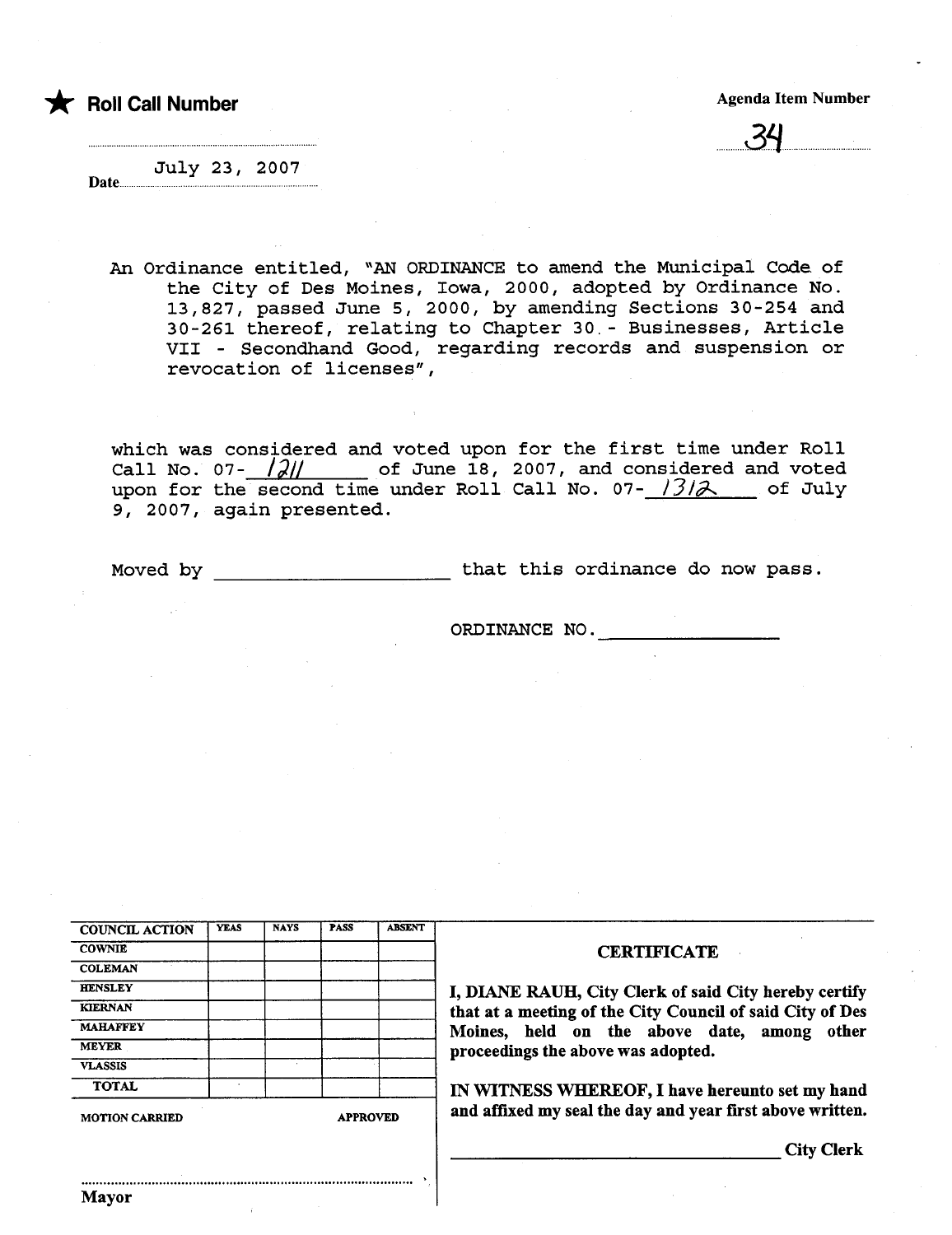|                    | <b>Council</b>                              | Date                             | June 18, 2007                                                                                   |    |
|--------------------|---------------------------------------------|----------------------------------|-------------------------------------------------------------------------------------------------|----|
| CITY OF DEI MOINES | Communication<br>Office of the City Manager | Agenda Item No.<br>Roll Call No. | <u>58</u><br>$07 -$<br>Communication No. 07-356<br>Submitted by: Dale P. Patch, Chief of Police | 71 |

#### **AGENDA HEADING:**

Modification of Article VIII of the City Ordinance - Second Hand Goods.

#### **SYNOPSIS:**

Modify the Second Hand Goods Ordinance to require salvage dealers to acquire additional information on their clientele concerning all ferrous and non-ferrous metal transactions and to increase the annual salvage license fee from \$325 to \$1,122. At present there are 27 licensed salvage dealers in the City of Des Moines. After a one-year period, staff will assess the effectiveness of these measures and provide a report to Council with recommendation for changes or continuance.

## **FISCAL IMPACT:**

Amount: Annual Licensing Fee to increase from \$325 to \$1,122 per dealership beginning July 1, 2008. The increase in the license fee will cover the \$21,000 expense of a new part-time position, with the Detective Bureau.

Funding Source: FY07 Operating Budget GE001, POL070100, page 177.

## ADDITIONAL INFORMATION:

In recent years, the dramatic increase in the value of ferrous and non-ferrous metal has fostered an increase in theft of copper and aluminum from a variety of sources. Many of these sources have a direct effect on community safety and service. A number of residential and commercial burglaries have been committed for acquisition of copper and aluminum. Thieves tamper with electrical substations, telephone equipment, water systems, transportation systems, and agricultural irrigation systems in order to obtain the copper utilized by these infrastructures. These thefts have at times resulted in severe injury or death to the suspect. Copper thefts have almost doubled in the last twelve months and the Police Department anticipates such crimes will increase in 2007. In an effort to help curtail this type of criminal activity and reduce the safety hazards associated, the Police Department, Community Development Department, and the Finance Department have met and identified several proactive measures that can be taken by the Council.

City Ordinance Article VIII "Secondhand Goods" will require scrap and salvage dealers in the Des Moines area to gather additional identification records on those persons and or vehicles that deliver junk material for sale to the dealership. The annual licensing fee for scrap and salvage dealerships will increase in part to fund a police employee to work with the Community Development Department to more accurately monitor scrap and salvage dealership transactions. The new annual fee will be \$1,122. (The current annual fee is \$325 and has not been changed since 1981.) The Police Department Operating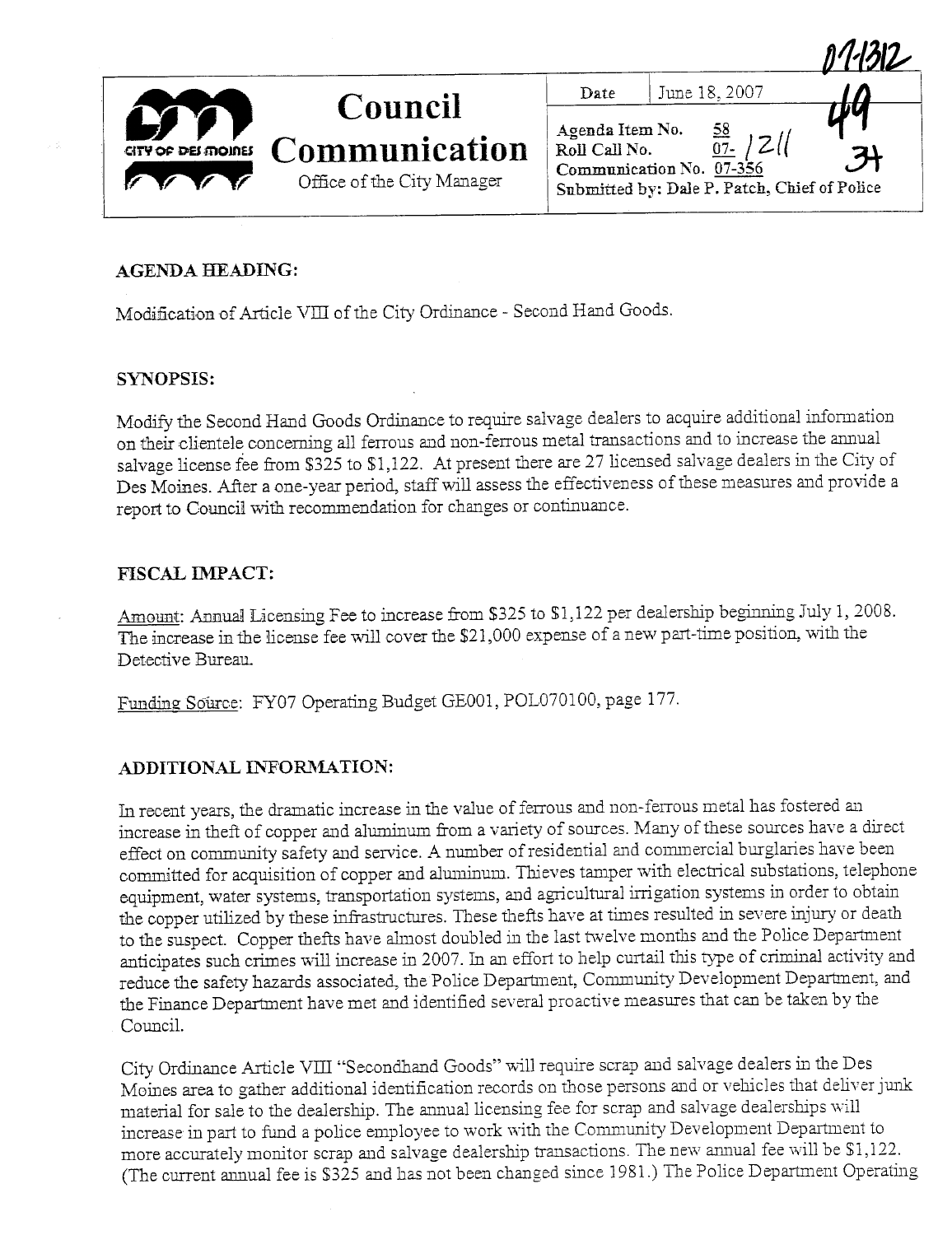Budget will fund the new part-time position beginning July 1, 2008. In addition, it is also recommended  $34$ that all scrap and salvage dealerships requesting a hearing on their annual license status be brought before an Administrative Hearing Officer instead of the City Council.

The Police Department met on several occasions with a number of scrap and salvage dealerships to review this problem. The Police Department's intention is to address the theft issue and identify an approach conducive to the effcient operation of would prefer an increase to the anual licensing fee as opposed to a tranaction fee. approach conducive to the efficient operation of their business. Those dealers in attendance agreed they

# PREVIOUS COUNCIL ACTION(S): NONE

# BOARD/COMMISSION ACTION(S): NONE

## ANTICIPATED ACTIONS AND FUTURE COMMITMENTS:

It is anticipated that before the license fee be changed in the futue, a fee study would be conducted.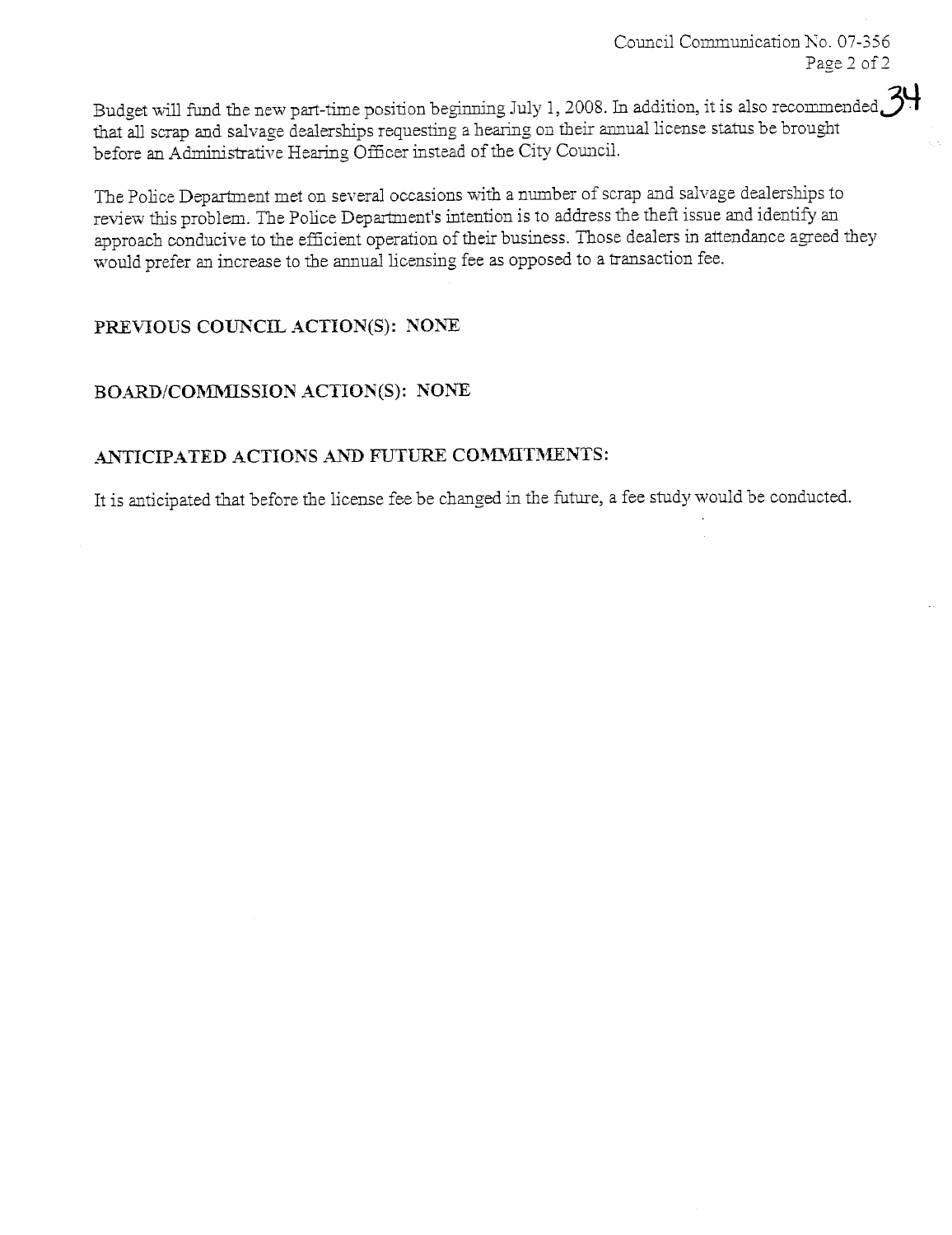ORDINANCE NO.

AN ORDINANCE to amend the Municipal Code of the City of Des Moines,<br>Iowa, 2000, adopted by Ordinance No. 13,827, passed June 5, 2000, by amending Sections 30-254 and 30-261 thereof, relating to Chapter 30 - Businesses, Article VII - Secondhand Good, regarding records and suspension or revocation of licenses.

 $07 - |21|$ 

 $J$ 1315  $f$ 

Be It Ordained by the City Council of the City of Des Moines, Iowa:

Section 1. That the Municipal Code of the City of Des Moines,

Iowa, 2000, adopted by Ordinance No. 13,827, passed June 5, 2000, is hereby amended by amending Section relating to Chapter 30 - Businesses, Article VII - Secondhand Good, regarding records and suspension or revocation of licenses, as follows:

Sec. 30 -254. Records.

- (a) Each salvage dealer shall keep complete, accurate, and legible records in the English language of all purchases $\tau$  and receipt of all junk, such records to include the following:
	- $\overline{(1)}$  The name and residence-identity of the person from whom received or purchased. Including:
		- a. Name and address,
	- b. Date of birth,
- c. Iowa drivers license number or Iowa identification<br>number, or social security number with photo number, or social security number with photo identification indicating the type identification provided,
	- d. Sex,

e. Age,

f. Heiqht, and

q. Race.

- (2) The vehicle license plate number of the vehicle that delivered the junk material.
	- (3) The date and hour of the purchase or receipt of the junk material.
		- $(24)$  A reasonably accurate inventory and description of the junk obtainedeach article.
		- $(35)$  The value or amount paid for each articlethe junk material.
		- $(4\underline{6})$  The weight or other quantity of each articlejunk obtained.
		- $(57)$  From whom and at what time and place the  $\frac{71}{100}$  extracts was obtained by the person from whom it was bought or received.